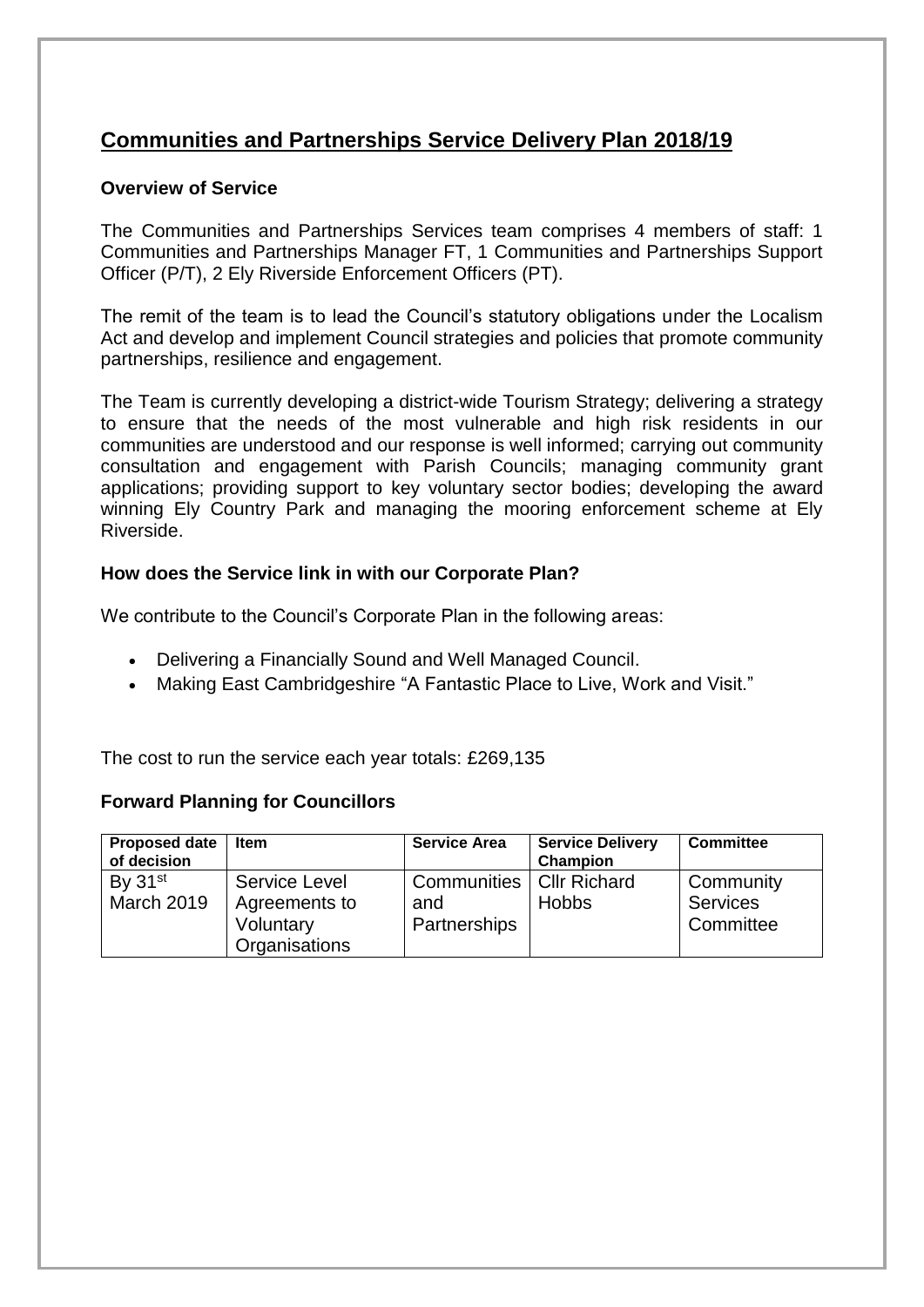#### **Strategy Map 2018-19**

Support community resilience and wellbeing and maximise tourism experience and visitor spend

Ensure that the Council engages effectively with Parish Council's and communities

Open for **Business** 

Ensure that the district's green spaces meet the needs of the local community and empower local communities to improve opportunities for play

Ensure that staff have all the necessary skills to maximise their input into the Council's commercialisation agenda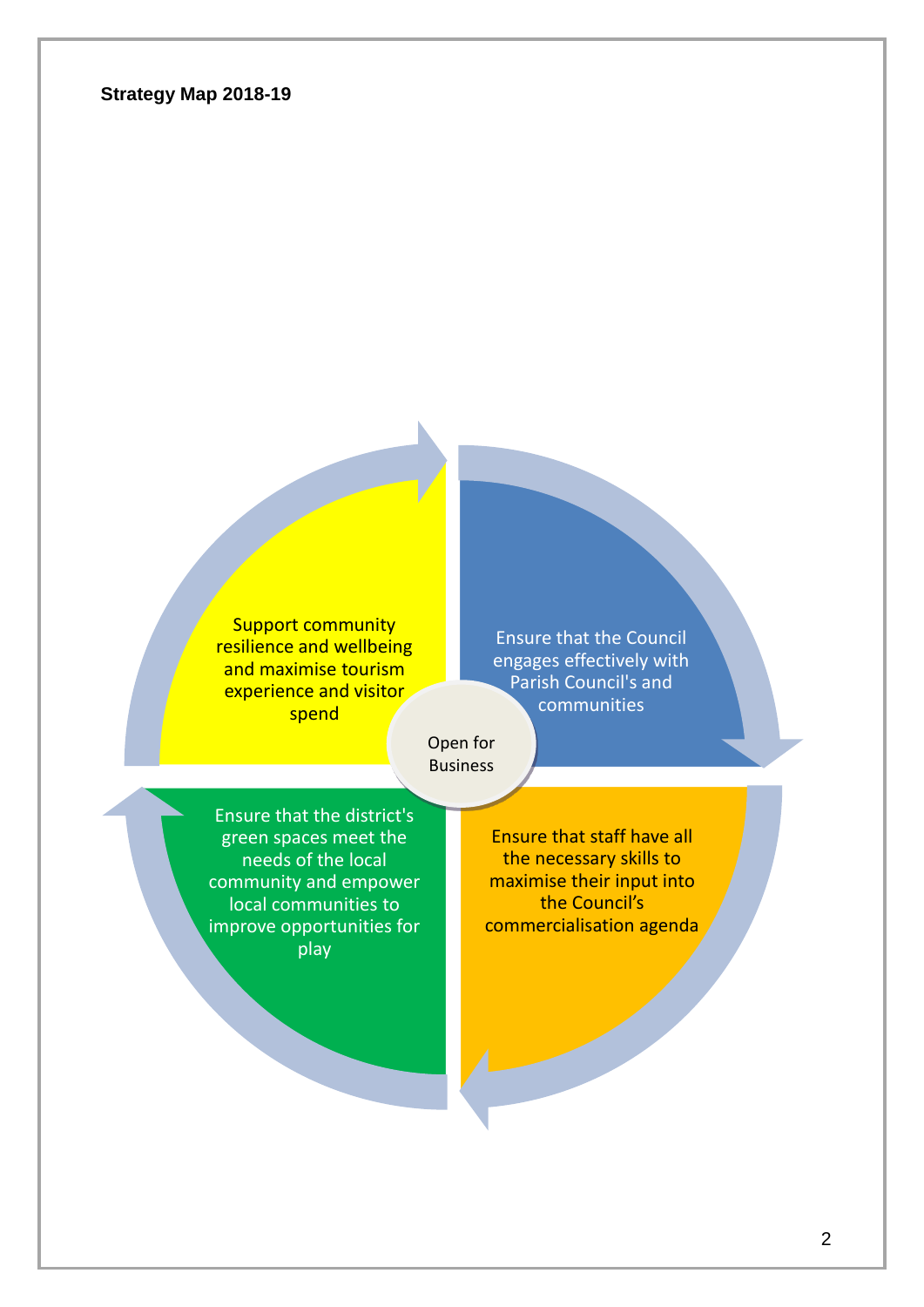#### **Owner and co-owners**

chelle Burrell-Barnett mmunities and Partnerships oport Officer wis Bage - Communities and rtnerships Manager wis Bage - Communities and rtnerships Manager

wis Bage - Communities and rtnerships Manager chelle Burrell-Barnett mmunities and Partnerships pport Officer vid Heighway - Ely Riverside icer chelle Burrell-Barnett mmunities and Partnerships pport Officer wis Bage - Communities and rtnerships Manager wis Bage - Communities and rtnerships Manager

wis Bage - Communities and rtnerships Manager chelle Burrell-Barnett mmunities and Partnerships pport Officer chelle Burrell-Barnett mmunities and Partnerships pport Officer

| <b>Performance</b><br><b>Measure</b>                                                                                                                                   | <b>Link to Corporate</b><br><b>Plan Priority</b>    | <b>Target</b><br>and reporting timescale (annually)                                                                                                                                                                                                                                                                | <b>Baseline from previous</b><br>year/output from<br>previous year                                                                                                             |                                               |
|------------------------------------------------------------------------------------------------------------------------------------------------------------------------|-----------------------------------------------------|--------------------------------------------------------------------------------------------------------------------------------------------------------------------------------------------------------------------------------------------------------------------------------------------------------------------|--------------------------------------------------------------------------------------------------------------------------------------------------------------------------------|-----------------------------------------------|
| <b>Ensure that the district's</b><br>green spaces meet the<br>needs of the local<br>community and empower<br>local communities to<br>improve opportunities for<br>play | A Fantastic Place to Live,<br><b>Work and Visit</b> | Complete the works that form part of the Ely Country Park<br>Improvement Plan 2017-20<br>Provide toilet provision during the summer months<br>Baby play equipment and new seating provision to be<br>installed by August 2017<br>Consultation with site users to identify potential<br>opportunities by March 2019 | Play boat installed<br>Toilet and cleaning contracts<br>secured until 2019/20<br>Ongoing consultation with site<br>users<br>Pathway improvement works<br>complete              | Mic<br>Cor<br>Sup<br>Lev<br>Par               |
|                                                                                                                                                                        |                                                     | Submit Green Flag accreditation applications for Ely Country<br>Park and Jubilee Gardens by 31 <sup>st</sup> January 2019                                                                                                                                                                                          | Memorial bench installed<br>Natural England application<br>submitted in November 2017<br><b>Green Flag applications</b><br>submitted in January 2018                           | Lev<br>Par                                    |
|                                                                                                                                                                        |                                                     | Enforce the Council's mooring management scheme at Ely<br>Riverside ensuring that all timescales and procedures are<br>adhered to during 2018-19<br>Link to ECDC Mooring Management Scheme webpage:<br>https://www.eastcambs.gov.uk/content/council-owned-<br>moorings                                             | 100% of enforcement timescales<br>and procedures adhered:<br>9 tickets issued                                                                                                  | Lev<br>Par<br>Mic<br>Cor<br>Sur<br>Da<br>Offi |
|                                                                                                                                                                        |                                                     | Complete the works that form part of the Ely Riverside<br>Improvement Plan 2017-19<br>Installation of fendering by 31 <sup>st</sup> March 2019                                                                                                                                                                     | New signage installed December<br>2017.<br>Following the transfer of Tourism<br>and Town Centres to City of Ely<br>Council, a working group will be<br>established in 2018/19. | Mic<br>Cor<br>Sur<br>Lev<br>Par               |
| <b>Maximise tourism</b><br>experience and visitor<br>spend                                                                                                             |                                                     | Develop a district-wide Tourism Strategy                                                                                                                                                                                                                                                                           | N/A                                                                                                                                                                            | Lev<br>Par                                    |
| <b>Support community</b><br>resilience and wellbeing                                                                                                                   |                                                     | Deliver the Vulnerable Communities Action Plan                                                                                                                                                                                                                                                                     | Draft circulated in December<br>2018 and draft strategy taken<br>to committee in March 2018.                                                                                   | Lev<br>Par<br>Mic<br>Cor<br>Sup               |
|                                                                                                                                                                        |                                                     | All Assets of Community Value nominations are processed in<br>accordance with the statutory obligations under the Localism<br>Act during 2018-19                                                                                                                                                                   | 3 valid nominations determined.                                                                                                                                                | Mic<br>Cor<br>Sup                             |



## **East Cambridgeshire** District Council

# **Commitments towards our Vision**

## **Service Delivery Plan 18/19– Communities and Partnerships**